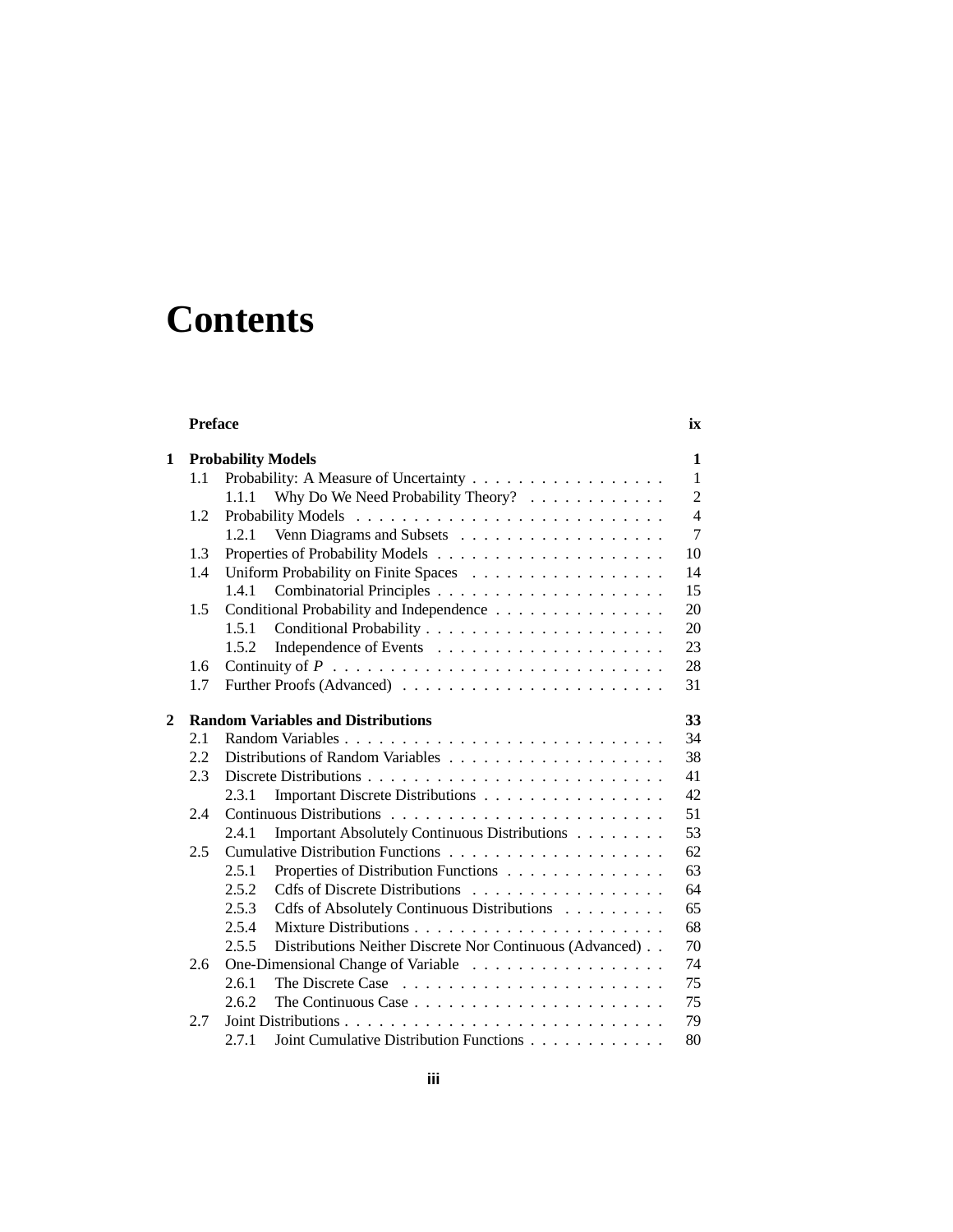# **iv** CONTENTS

|   |     | 2.7.2                                                                        | 81  |
|---|-----|------------------------------------------------------------------------------|-----|
|   |     | 2.7.3                                                                        | 83  |
|   |     | 2.7.4                                                                        | 85  |
|   | 2.8 |                                                                              | 93  |
|   |     | 2.8.1<br>Conditioning on Discrete Random Variables                           | 94  |
|   |     | 2.8.2<br>Conditioning on Continuous Random Variables                         | 95  |
|   |     | 2.8.3<br>Independence of Random Variables                                    | 97  |
|   |     | 2.8.4                                                                        | 103 |
|   | 2.9 |                                                                              | 109 |
|   |     | 2.9.1                                                                        | 109 |
|   |     | 2.9.2<br>The Continuous Case (Advanced) $\ldots \ldots \ldots \ldots \ldots$ | 110 |
|   |     | 2.9.3                                                                        | 113 |
|   |     |                                                                              | 116 |
|   |     | 2.10.1 Simulating Discrete Distributions                                     | 117 |
|   |     | 2.10.2 Simulating Continuous Distributions                                   | 119 |
|   |     |                                                                              | 125 |
|   |     |                                                                              |     |
| 3 |     | <b>Expectation</b>                                                           | 129 |
|   | 3.1 |                                                                              | 129 |
|   | 3.2 |                                                                              | 141 |
|   | 3.3 | Variance, Covariance, and Correlation                                        | 149 |
|   | 3.4 |                                                                              | 162 |
|   |     | 3.4.1<br>Characteristic Functions (Advanced)                                 | 169 |
|   | 3.5 |                                                                              | 173 |
|   |     | 3.5.1                                                                        | 173 |
|   |     | 3.5.2                                                                        | 176 |
|   |     | 3.5.3                                                                        | 177 |
|   |     | 3.5.4<br>Conditional Variance (Advanced)                                     | 179 |
|   | 3.6 |                                                                              | 184 |
|   |     | 3.6.1<br>Jensen's Inequality (Advanced) $\ldots \ldots \ldots \ldots \ldots$ | 187 |
|   | 3.7 |                                                                              | 191 |
|   | 3.8 |                                                                              | 194 |
|   |     |                                                                              |     |
| 4 |     | <b>Sampling Distributions and Limits</b>                                     | 199 |
|   | 4.1 |                                                                              | 200 |
|   | 4.2 |                                                                              | 203 |
|   |     | The Weak Law of Large Numbers<br>4.2.1                                       | 205 |
|   | 4.3 | Convergence with Probability 1                                               | 208 |
|   |     | The Strong Law of Large Numbers<br>4.3.1                                     | 211 |
|   | 4.4 |                                                                              | 213 |
|   |     | 4.4.1<br>The Central Limit Theorem                                           | 215 |
|   |     | 4.4.2<br>The Central Limit Theorem and Assessing Error                       | 220 |
|   | 4.5 |                                                                              | 224 |
|   | 4.6 |                                                                              | 234 |
|   |     | 4.6.1<br>The Chi-Squared Distribution                                        | 236 |
|   |     | 4.6.2                                                                        | 239 |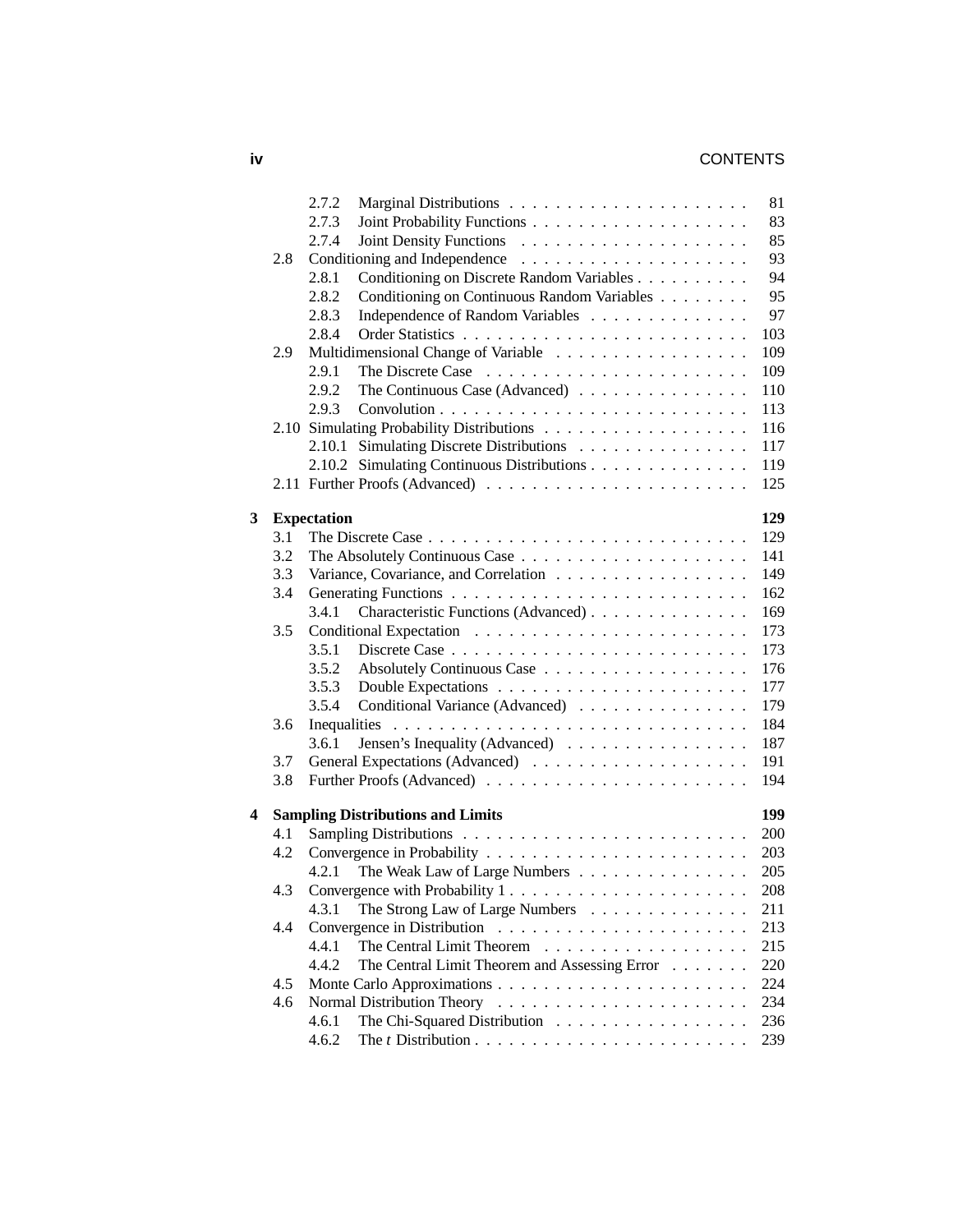## CONTENTS **v**

|   |     | 4.6.3                                                      | 240 |
|---|-----|------------------------------------------------------------|-----|
|   | 4.7 |                                                            | 246 |
| 5 |     | <b>Statistical Inference</b>                               | 253 |
|   | 5.1 |                                                            | 254 |
|   | 5.2 |                                                            | 258 |
|   | 5.3 |                                                            | 262 |
|   | 5.4 |                                                            | 269 |
|   |     | 5.4.1                                                      | 270 |
|   |     | 5.4.2                                                      | 271 |
|   |     | 5.4.3                                                      | 274 |
|   |     | 5.4.4                                                      | 276 |
|   | 5.5 |                                                            | 282 |
|   |     | 5.5.1                                                      | 282 |
|   |     | 5.5.2                                                      | 287 |
|   |     | 5.5.3                                                      | 289 |
| 6 |     | <b>Likelihood Inference</b>                                | 297 |
|   | 6.1 |                                                            | 297 |
|   |     | 6.1.1                                                      | 302 |
|   | 6.2 |                                                            | 308 |
|   |     | 6.2.1                                                      | 310 |
|   |     | 6.2.2<br>The Multidimensional Case (Advanced)              | 316 |
|   | 6.3 |                                                            | 320 |
|   |     | 6.3.1<br>Standard Errors, Bias, and Consistency            | 321 |
|   |     | 6.3.2                                                      | 326 |
|   |     | 6.3.3<br>Testing Hypotheses and P-Values                   | 332 |
|   |     | 6.3.4                                                      | 338 |
|   |     | 6.3.5<br>Sample-Size Calculations: Confidence Intervals    | 340 |
|   |     | 6.3.6<br>Sample-Size Calculations: Power                   | 341 |
|   | 6.4 |                                                            | 349 |
|   |     | 6.4.1                                                      | 349 |
|   |     | 6.4.2                                                      | 351 |
|   |     | 6.4.3<br>The Sign Statistic and Inferences about Quantiles | 357 |
|   | 6.5 | Large Sample Behavior of the MLE (Advanced)                | 364 |
| 7 |     | <b>Bayesian Inference</b>                                  | 373 |
|   |     | 7.1 The Prior and Posterior Distributions                  | 374 |
|   | 7.2 |                                                            | 384 |
|   |     | 7.2.1<br>Estimation                                        | 387 |
|   |     | 7.2.2                                                      | 391 |
|   |     | Hypothesis Testing and Bayes Factors<br>7.2.3              | 394 |
|   |     | 7.2.4                                                      | 400 |
|   | 7.3 |                                                            | 407 |
|   |     | Asymptotic Normality of the Posterior<br>7.3.1             | 407 |
|   |     | 7.3.2                                                      | 407 |
|   |     |                                                            |     |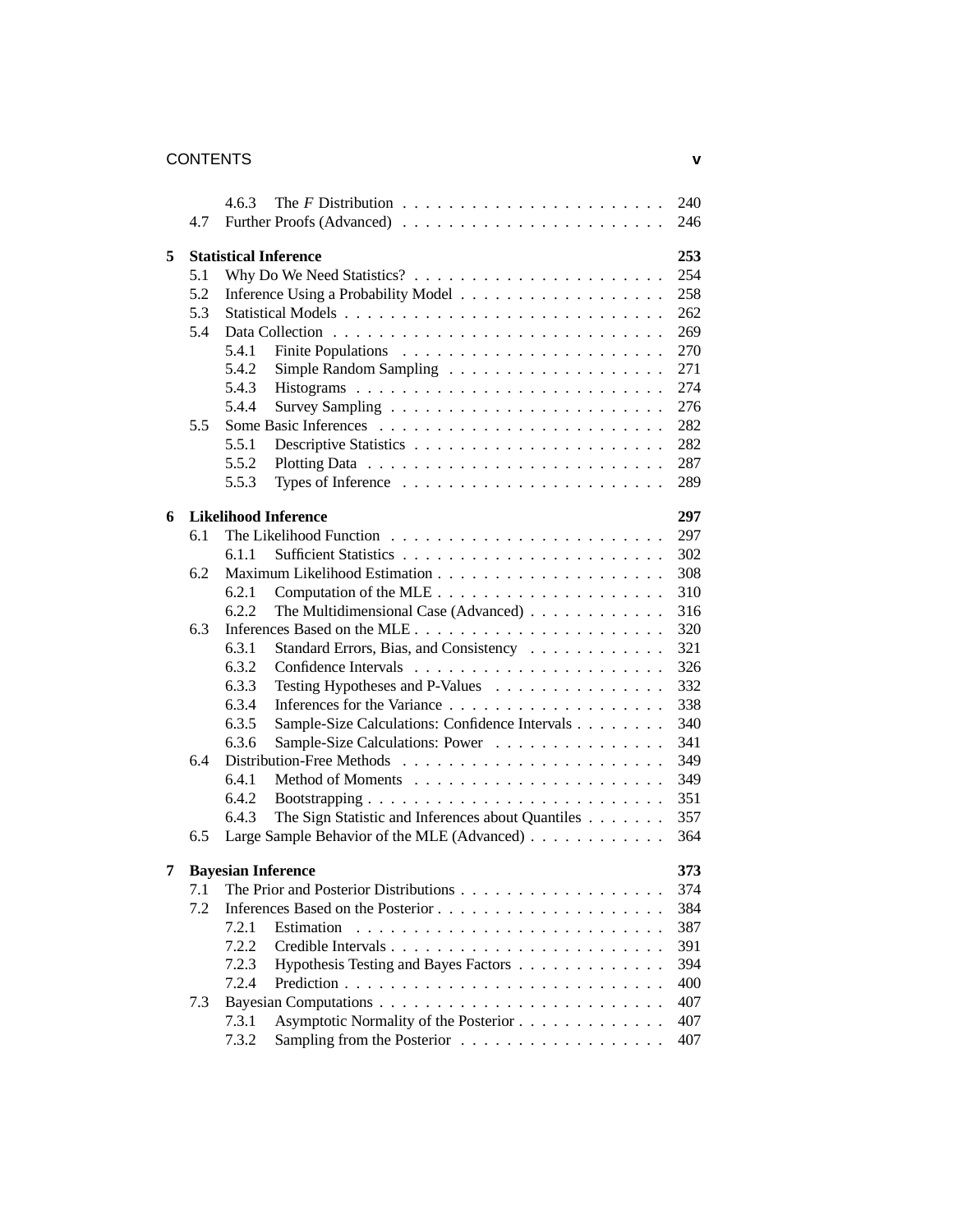# **vi** CONTENTS

|   |     | 7.3.3                 | Sampling from the Posterior Using Gibbs Sampling                               |     |
|---|-----|-----------------------|--------------------------------------------------------------------------------|-----|
|   |     |                       | $(Advanced) \dots \dots \dots \dots \dots \dots \dots \dots \dots \dots \dots$ | 413 |
|   | 7.4 |                       |                                                                                | 421 |
|   |     | 7.4.1                 |                                                                                | 422 |
|   |     | 7.4.2                 |                                                                                | 422 |
|   |     | 7.4.3                 |                                                                                | 423 |
|   |     | 7.4.4                 |                                                                                | 424 |
|   |     | 7.4.5                 | Improper Priors and Noninformativity                                           | 425 |
|   | 7.5 |                       |                                                                                | 430 |
|   |     | 7.5.1                 | Derivation of the Posterior Distribution for the Location-Scale                |     |
|   |     |                       |                                                                                | 430 |
|   |     | 7.5.2                 | Derivation of $J(\theta(\psi_0, \lambda))$ for the Location-Scale Normal       | 431 |
| 8 |     |                       | <b>Optimal Inferences</b>                                                      | 433 |
|   | 8.1 |                       |                                                                                | 434 |
|   |     | 8.1.1                 | The Rao-Blackwell Theorem and Rao-Blackwellization                             | 435 |
|   |     | 8.1.2                 | Completeness and the Lehmann-Scheffé Theorem                                   | 438 |
|   |     | 8.1.3                 | The Cramer–Rao Inequality (Advanced) $\ldots$                                  | 440 |
|   | 8.2 |                       |                                                                                | 446 |
|   |     | 8.2.1                 | The Power Function of a Test                                                   | 446 |
|   |     | 8.2.2                 |                                                                                | 447 |
|   |     | 8.2.3                 | Rejection Regions and Test Functions                                           | 448 |
|   |     | 8.2.4                 | The Neyman-Pearson Theorem                                                     | 449 |
|   |     | 8.2.5                 | Likelihood Ratio Tests (Advanced)                                              | 455 |
|   | 8.3 |                       |                                                                                | 460 |
|   | 8.4 |                       |                                                                                | 464 |
|   | 8.5 |                       |                                                                                | 473 |
| 9 |     | <b>Model Checking</b> |                                                                                | 479 |
|   | 9.1 |                       |                                                                                | 479 |
|   |     | 9.1.1                 | Residual and Probability Plots                                                 | 486 |
|   |     | 9.1.2                 | The Chi-Squared Goodness of Fit Test                                           | 491 |
|   |     | 9.1.3                 | Prediction and Cross-Validation                                                | 495 |
|   |     | 9.1.4                 | What Do We Do When a Model Fails?                                              | 496 |
|   | 9.2 |                       |                                                                                | 502 |
|   | 9.3 |                       |                                                                                | 509 |
|   |     |                       | <b>10 Relationships Among Variables</b>                                        | 511 |
|   |     |                       |                                                                                | 512 |
|   |     |                       | 10.1.1 The Definition of Relationship                                          | 512 |
|   |     |                       | 10.1.2 Cause–Effect Relationships and Experiments                              | 516 |
|   |     |                       |                                                                                | 519 |
|   |     |                       |                                                                                | 527 |
|   |     |                       |                                                                                | 527 |
|   |     |                       |                                                                                | 530 |
|   |     |                       |                                                                                | 533 |
|   |     |                       |                                                                                |     |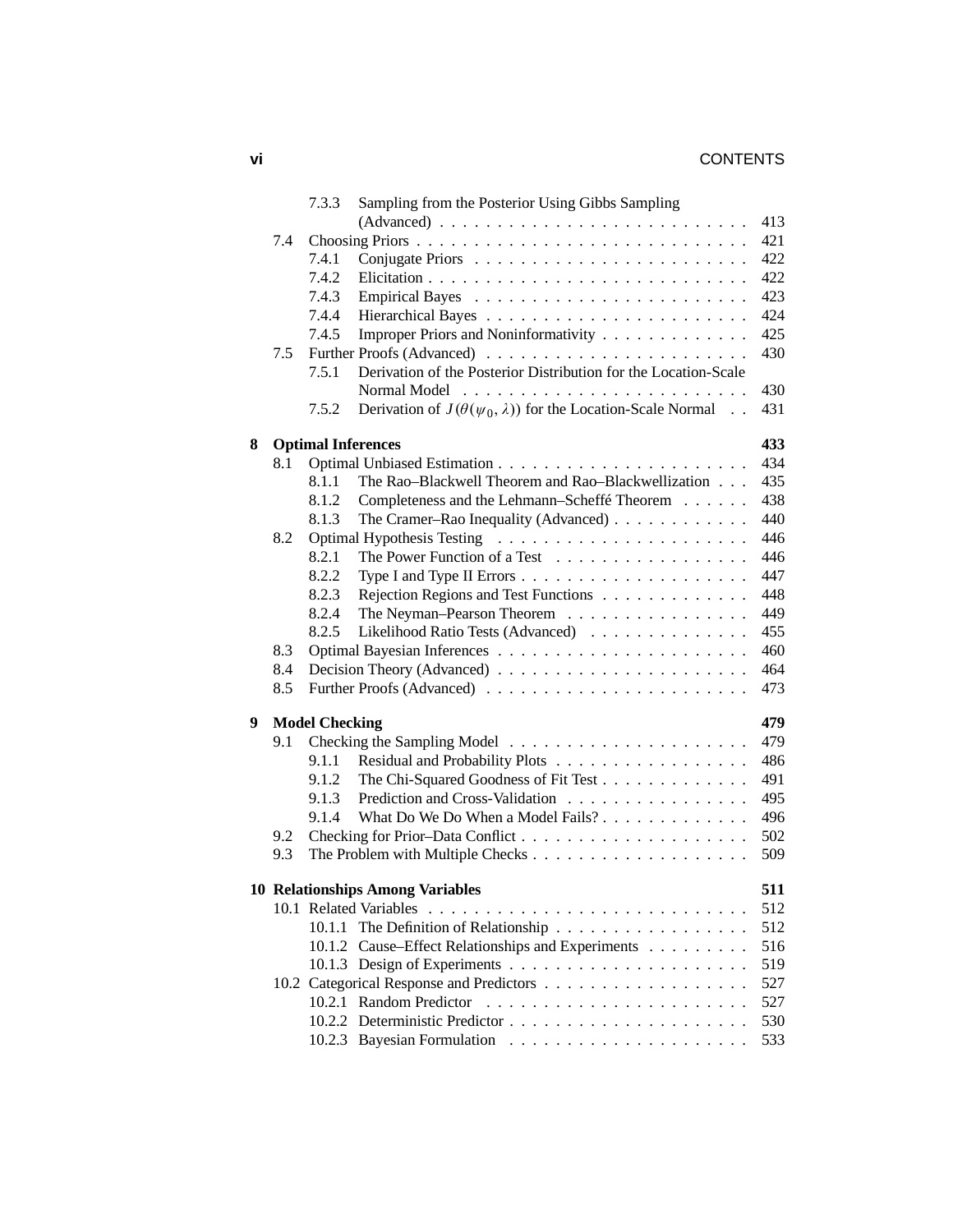### CONTENTS **vii**

|              |     | 10.3 Quantitative Response and Predictors              | 538 |
|--------------|-----|--------------------------------------------------------|-----|
|              |     | 10.3.1 The Method of Least Squares                     | 538 |
|              |     | 10.3.2 The Simple Linear Regression Model              | 540 |
|              |     | 10.3.3 Bayesian Simple Linear Model (Advanced)         | 554 |
|              |     | 10.3.4 The Multiple Linear Regression Model (Advanced) | 558 |
|              |     | 10.4 Quantitative Response and Categorical Predictors  | 577 |
|              |     | 10.4.1 One Categorical Predictor (One-Way ANOVA)       | 577 |
|              |     | 10.4.2 Repeated Measures (Paired Comparisons)          | 584 |
|              |     | 10.4.3 Two Categorical Predictors (Two-Way ANOVA)      | 586 |
|              |     | 10.4.4 Randomized Blocks                               | 594 |
|              |     | 10.4.5 One Categorical and One Quantitative Predictor  | 594 |
|              |     | 10.5 Categorical Response and Quantitative Predictors  | 602 |
|              |     |                                                        | 607 |
|              |     |                                                        |     |
|              |     | 11 Advanced Topic - Stochastic Processes               | 615 |
|              |     |                                                        | 615 |
|              |     | 11.1.1 The Distribution of the Fortune                 | 616 |
|              |     | 11.1.2 The Gambler's Ruin Problem                      | 618 |
|              |     |                                                        | 623 |
|              |     |                                                        | 624 |
|              |     | 11.2.2 Computing with Markov Chains                    | 626 |
|              |     |                                                        | 629 |
|              |     | 11.2.4 Markov Chain Limit Theorem                      | 633 |
|              |     | 11.3 Markov Chain Monte Carlo                          | 641 |
|              |     | 11.3.1 The Metropolis-Hastings Algorithm               | 644 |
|              |     |                                                        | 647 |
|              |     |                                                        | 650 |
|              |     |                                                        | 650 |
|              |     |                                                        | 651 |
|              |     |                                                        | 652 |
|              |     |                                                        | 657 |
|              |     | 11.5.1 Faster and Faster Random Walks                  | 657 |
|              |     |                                                        | 659 |
|              |     |                                                        | 661 |
|              |     |                                                        | 665 |
|              |     |                                                        | 668 |
|              |     | <b>Appendices</b>                                      | 675 |
|              |     |                                                        |     |
| $\mathbf{A}$ |     | <b>Mathematical Background</b>                         | 675 |
|              | A.1 |                                                        | 675 |
|              | A.2 |                                                        | 676 |
|              | A.3 |                                                        | 677 |

A.4 Matrix Multiplication . . . . . . . . . . . . . . . . . . . . . . . . . . 678 A.5 Partial Derivatives . . . . . . . . . . . . . . . . . . . . . . . . . . . . 678